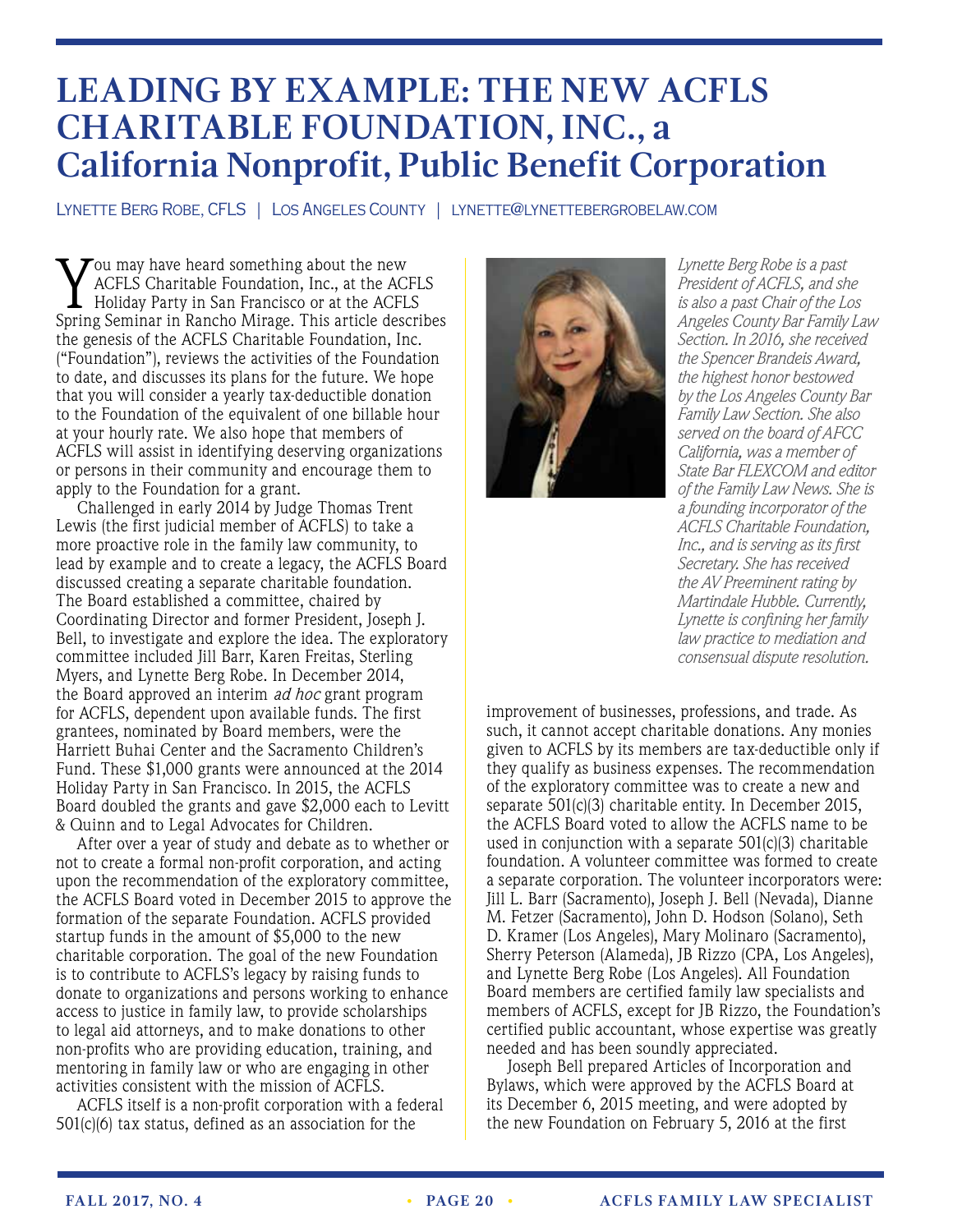meeting of the voluntary board. At that same meeting, elections were held, and officers were elected as follows: President, Joseph Bell; Vice-President, Mary Molinaro; Chief Financial Officer, JB Rizzo; and Secretary, Lynette Berg Robe. Over the next few months, the ACFLS Charitable Foundation, Inc., a California Non-Profit Public Benefit Corporation, registered with the California Secretary of State, received non-profit status for federal and state tax exemptions, and established a bank account.

The Foundation was launched officially at the 2016 ACFLS Spring Seminar in Rancho Mirage. The Foundation asked attendees to make a donation in the amount of one billable hour of his/her time. After the 2016 Spring Seminar, thanks to the generosity of the ACFLS Board (a \$5,000 donation), and donations from other ACFLS members and attendees, the Foundation had received an additional \$15,000. By December 2016, we had a total of \$27,000 to make grants.

Between the 2016 Spring Seminar and the 2017 Spring Seminar, the Foundation created a website, secured domain names, opened PayPal and "Square" accounts for credit card donations, created banners for events, created donor cards and flyers to promote the Foundation, created letterhead, and planned fundraising activities for the Holiday Party. At the Holiday Party in December 2016, the Foundation raised money with raffles and a silent auction in addition to receiving hourly rate pledges or donations. We created a Grant Application form which interested applicants can access on the website to request a grant. We also obtained Liability and Errors and Omissions insurance.

At the November 10, 2016 meeting, the Foundation Board voted to give two grants.

At the December 2016 ACFLS Holiday Party, the Foundation announced a grant to the Sacramento Children's Fund. The Sacramento Children's Fund is a California non-profit corporation, a 501(c)(3) under federal law, which raises funds to provide many different kinds of assistance to children in need in Sacramento, California. It was founded in 1999 to help at-risk children who were represented by minor's counsel in family law cases. These children are some of the neediest in the Sacramento community. Many are embroiled in their parents' dissolution. Many have been abused or neglected as a result of their parents' substance abuse, violence, or other dysfunction. Many of their needs cannot be met by the court because of the lack of resources. The mission of Sacramento Children's Fund has been to enhance the quality of life for these children or to bring an unexpected happiness to them. Since its inception, the fund has provided monies for children in these cases for such things as counseling, tutoring, music lessons, summer camp, clothing, and much more. Recently, the fund expanded to allow any interested person to apply for funds for a needy child

in a family law case, and it is no longer limited only to minor's counsel requests.

After his death in May 2016, the Foundation Board voted to bestow a grant in honor of Judge Kenneth Black, a Los Angeles County Family Law Judge who was greatly respected and who had participated in a number of ACFLS Spring Seminars. Judge Black's family had asked that donations in his honor should be made to the Harriett Buhai Center for Family Law in Los Angeles. The Foundation Board decided to present this grant in Judge Black's honor at the 2017 ACFLS Spring Seminar.

The Board decided to increase the two grants to \$5,000 each. The Foundation Board adopted a policy for the future that the Foundation would reach out to attract nominations and applications from organizations from all over California. Our goal for the grants to be given at the Holiday Party in 2017, and at the ACFLS Spring Seminar in 2018, is that we will actively recruit applicants from all over California. The Foundation Board hopes that ACFLS members will identify qualified individuals and organizations and recruit them to apply for a grant.

The 25th anniversary of the ACFLS Spring Seminar just happened to occur this year in March. Karen Freitas, Treasurer of ACFLS and also a co-chair of the 2017 Spring Seminar, suggested that the Foundation co-sponsor a dinner on Saturday night, March 25, 2017, to raise funds for the Foundation. This event was very successful. We had 125 in attendance, and we raised about \$12,000 from the dinner, and with other donations, that was a total of \$16,900 from the Spring Seminar weekend. Seth Kramer, ACFLS President and Foundation Board member, explained why we were giving a grant in memory of Judge Black. Judge Black's daughter Catherine Black attended and thanked the Foundation for the honor. Because Betty Nordwind, the Executive Director, broke her ankle and could not attend, outgoing president David Shebby accepted the check for \$5,000 on behalf of the Harriett Buhai Center for Family Law ("HBCFL"). Lynette Berg Robe introduced the HBCFL and described its many beneficial activities, and David Shebby elaborated on the HBCFL's mission of access to justice in family law matters for the most impoverished people living in Los Angeles County. Foundation President Joseph Bell gave some anecdotes about the history of the ACFLS Spring Seminar, and Judge Thomas Trent Lewis rounded out the evening with humorous and inspirational comments.

At this juncture, the Foundation has about \$39,000 in its coffers. Our hope is to be able annually to provide future grants of \$10,000 to at least two qualified organizations or individuals, one grant at the December 2017 Holiday Party in San Francisco, and one grant at the 2018 ACFLS Spring Seminar in Rancho Mirage, and to continue building our reserves so that we may offer more and even larger grants in the future.

We hope the Saturday night Charitable Foundation Dinner at the ACFLS Spring Seminar will become